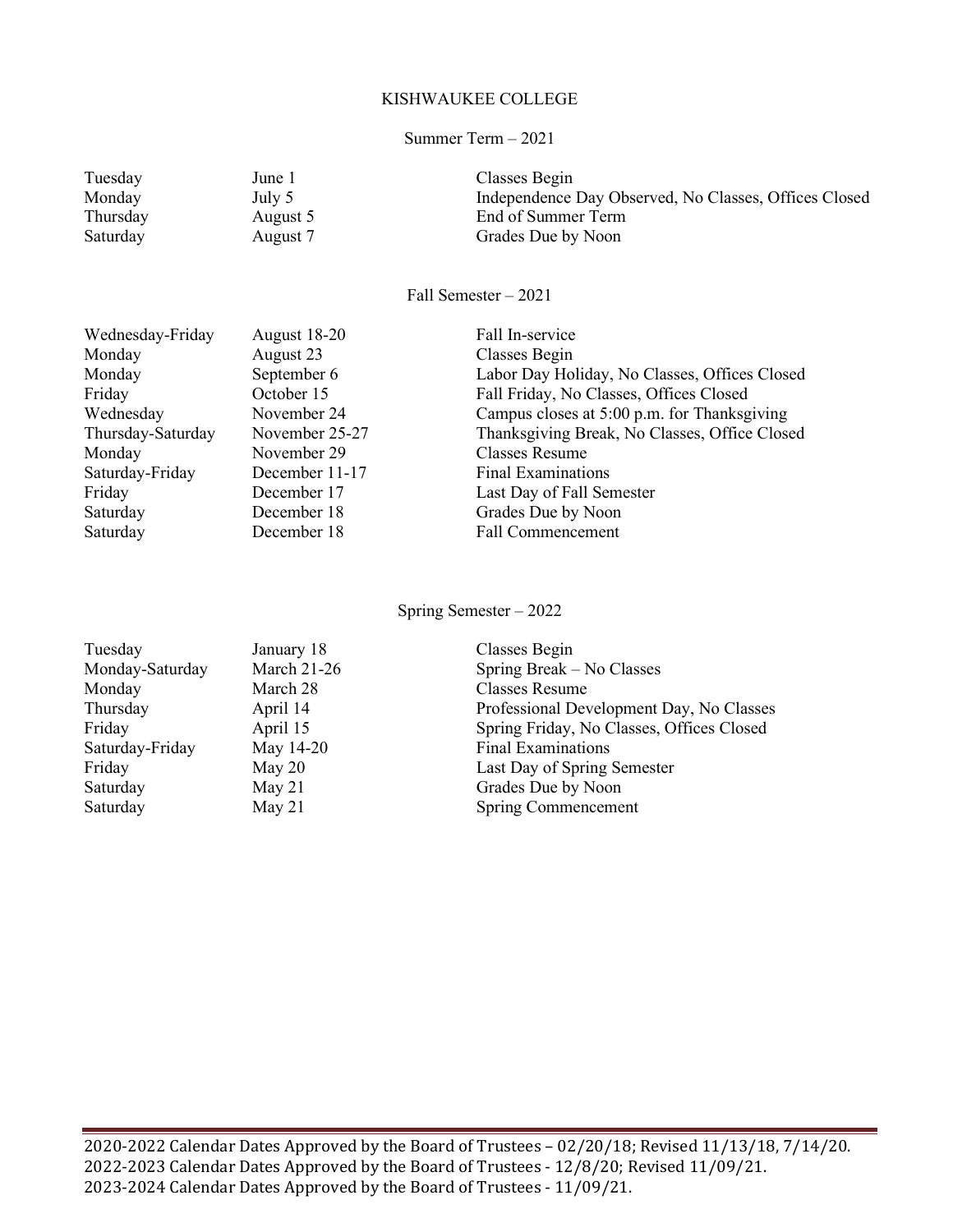Kishwaukee College Academic Calendar 2021 – 2022 Page 2

Summer Term - 2021

Days of Instruction: 37 Weeks Start to End: 10

| Holiday:                                                        | Independence Day                                        | 1 day               |
|-----------------------------------------------------------------|---------------------------------------------------------|---------------------|
| Fall Semester - 2021                                            |                                                         |                     |
| Days of Instruction:<br>Final Exam:<br>Weeks Start to End:      | 76<br>17                                                |                     |
| Holiday:<br>$\mathbf{H}$ $\mathbf{H}$ $\mathbf{H}$ $\mathbf{H}$ | Labor Day<br>$E_{\alpha}11$ $E_{\alpha}13$ $E_{\alpha}$ | 1 day<br>$1 - 1 - $ |

| Holiday: | Labor Day    | 1 day            |
|----------|--------------|------------------|
| Holiday: | Fall Friday  | 1 day            |
| Holiday: | Thanksgiving | $2 \text{ days}$ |
|          |              | 4 days           |

Spring Semester – 2022

| Days of Instruction:   | 77 |
|------------------------|----|
| Final Exam:            |    |
| Weeks Start to End: 17 |    |

| Spring Recess:            |                      | 5 days  |
|---------------------------|----------------------|---------|
| Holiday:                  | <b>Spring Friday</b> | 1 day   |
| Professional Development: |                      | $1$ day |
|                           |                      | 7 days  |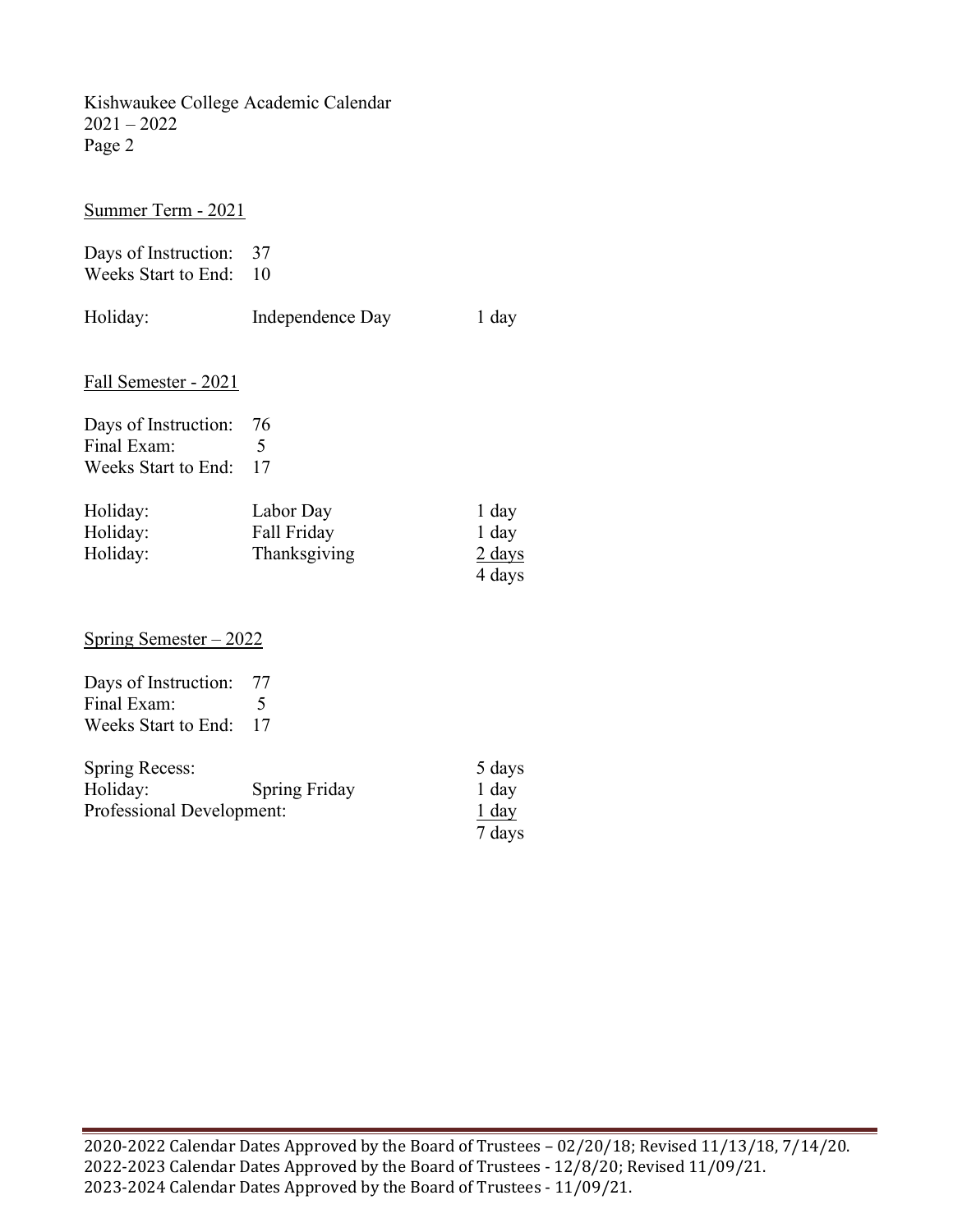# KISHWAUKEE COLLEGE HOLIDAYS & CAMPUS CLOSURE CALENDAR

### ACADEMIC YEAR 2021-2022

## COLLEGE HOLIDAYS – Campus Closed

| 2021               |                     |                           |
|--------------------|---------------------|---------------------------|
| July 5             | Monday              | Independence Day Observed |
| September 6        | Monday              | Labor Day Holiday         |
| October 8          | Friday              | Fall Friday               |
| November $25 - 26$ | Thursday $-$ Friday | Thanksgiving Holiday      |
| December 23        | Thursday            | Christmas Holiday         |
| December 24        | Friday              | Christmas Holiday         |
| December 27-30     | Monday – Thursday   | <b>Floating Holiday</b>   |
| December 30        | Thursday            | New Year's Holiday        |
| December 31        | Friday              | New Year's Holiday        |
|                    |                     |                           |

| ----       |        |                        |
|------------|--------|------------------------|
| January 17 | Monday | Martin Luther King Day |
| April 15   | Friday | <b>Spring Friday</b>   |
| May $30$   | Monday | Memorial Day           |
|            |        |                        |

### ADDITIONAL OFFICIAL CAMPUS CLOSURE DATES

 $\frac{2021}{\text{November 24}}$ Wednesday (5:00 pm)<br>Saturday November 27 Saturday<br>December 25 Saturday December 25

| 2022      |          |
|-----------|----------|
| January 1 | Saturday |
| April 16  | Saturday |

2022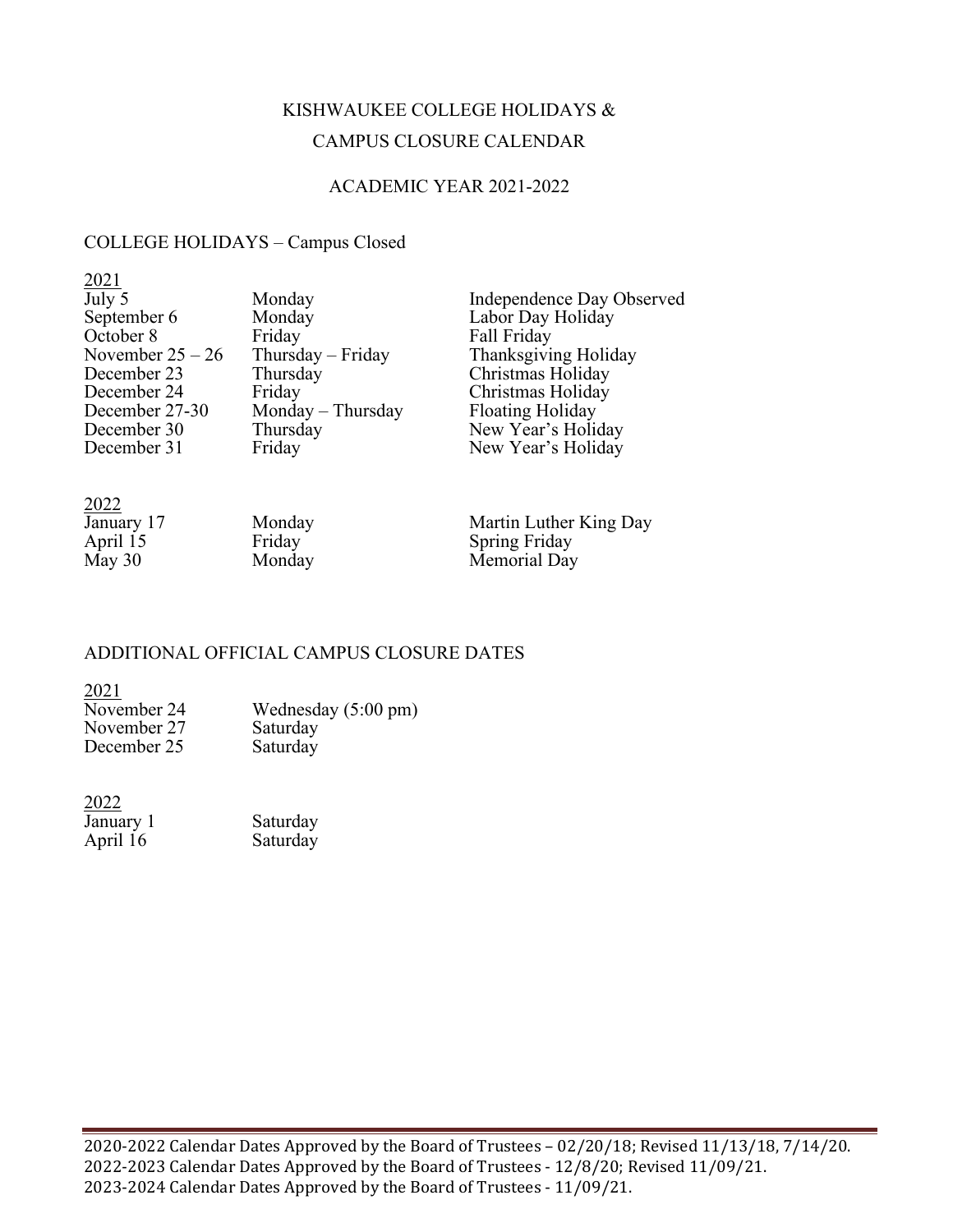#### KISHWAUKEE COLLEGE

#### Summer Term – 2022

| Tuesday  | May 31   | Classes Begin                                         |
|----------|----------|-------------------------------------------------------|
| Monday   | July 4   | Independence Day Observed, No Classes, Offices Closed |
| Thursday | August 4 | End of Summer Term                                    |
| Friday   | August 5 | Grades Due by Noon                                    |

|                   |                     | Fall Semester $-2022$                          |
|-------------------|---------------------|------------------------------------------------|
| Wednesday-Friday  | <b>August 17-19</b> | Fall In-service                                |
| Monday            | August 22           | Classes Begin                                  |
| Monday            | September 5         | Labor Day Holiday, No Classes, Offices Closed  |
| Friday            | October 14          | Fall Friday, No Classes, Offices Closed        |
| Wednesday         | November 23         | Campus closes at 5:00 p.m. for Thanksgiving    |
| Thursday-Saturday | November 24-26      | Thanksgiving Break, No Classes, Offices Closed |
| Monday            | November 28         | Classes Resume                                 |
| Monday-Friday     | December 12-16      | Final Examinations                             |
| Friday            | December 16         | Last Day of Fall Semester                      |
| Saturday          | December 17         | Grades Due by Noon                             |
| Saturday          | December 17         | <b>Fall Commencement</b>                       |
|                   |                     |                                                |

Spring Semester – 2023

| Tuesday         | January 17         | Professional Development Day, No Classes  |
|-----------------|--------------------|-------------------------------------------|
| Wednesday       | January 18         | Classes Begin                             |
| Monday-Saturday | <b>March 20-25</b> | Spring Break – No Classes                 |
| Monday          | March 27           | Classes Resume                            |
| Friday          | April 14           | Spring Friday, No Classes, Offices Closed |
| Monday-Friday   | May 15-19 May      | <b>Final Examinations</b>                 |
| Friday          | 19                 | Last Day of Spring Semester               |
| Saturday        | May $20$           | Grades Due by Noon                        |
| Saturday        | May 20             | <b>Spring Commencement</b>                |
|                 |                    |                                           |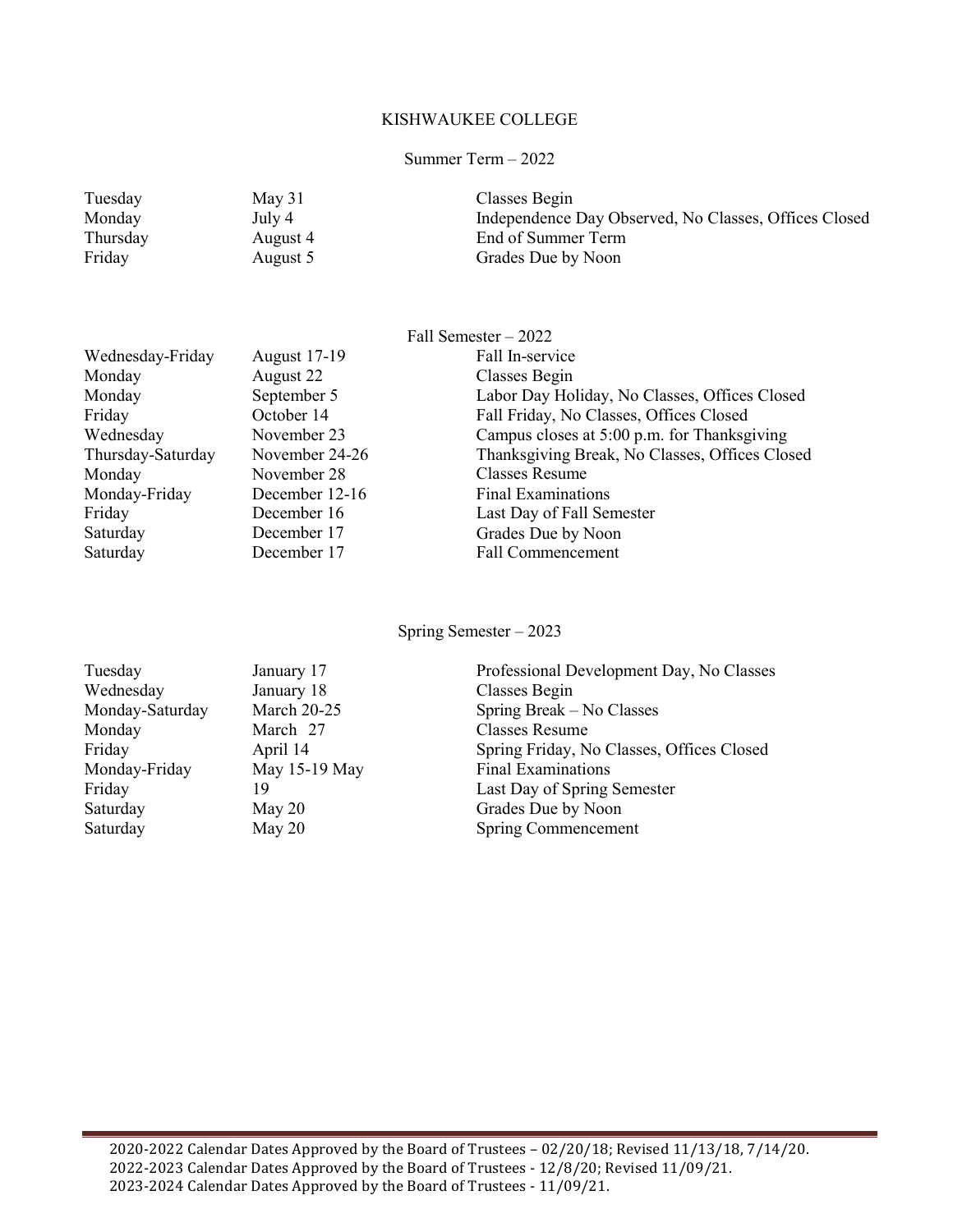Kishwaukee College Academic Calendar 2022 – 2023 Page 2

Summer Term - 2022

Days of Instruction: 38 Weeks Start to End: 10

| Holiday:                               | Independence Day | 1 day |
|----------------------------------------|------------------|-------|
| Fall Semester - 2022                   |                  |       |
| Days of Instruction: 76<br>Final Exam: |                  |       |

| Holiday: | Labor Day    | 1 day            |
|----------|--------------|------------------|
| Holiday: | Fall Friday  | 1 day            |
| Holiday: | Thanksgiving | $2 \text{ days}$ |
|          |              | 4 days           |

Spring Semester – 2023

Weeks Start to End: 17

| Days of Instruction:   | - 77                     |
|------------------------|--------------------------|
| Final Exam:            | $\overline{\phantom{1}}$ |
| Weeks Start to End: 17 |                          |

| Spring Recess:            |                      | 5 days  |
|---------------------------|----------------------|---------|
| Holiday:                  | <b>Spring Friday</b> | 1 day   |
| Professional Development: |                      | $1$ day |
|                           |                      | 7 days  |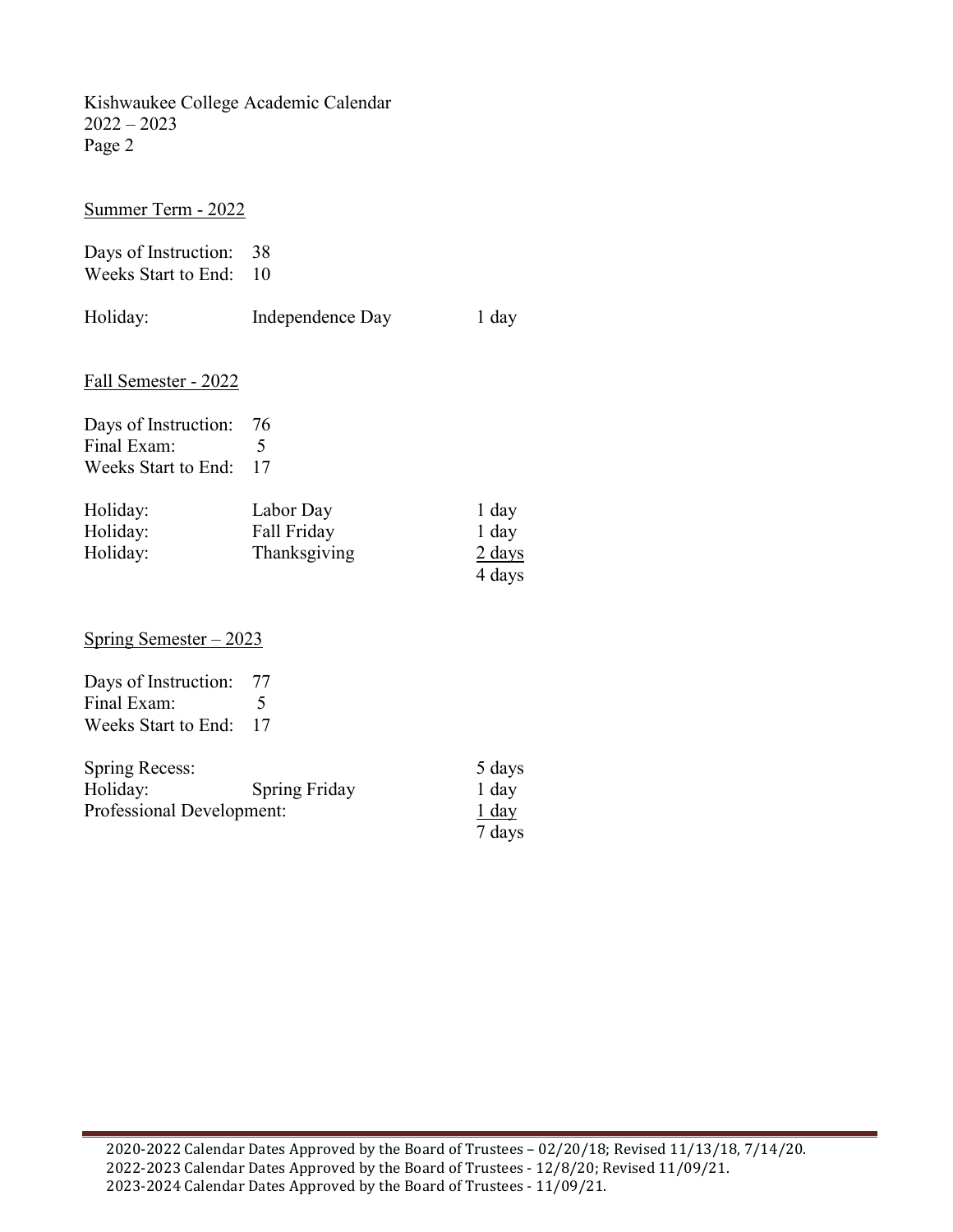# KISHWAUKEE COLLEGE HOLIDAYS & CAMPUS CLOSURE CALENDAR

### ACADEMIC YEAR 2022-2023

## COLLEGE HOLIDAYS – Campus Closed

| 2022                         |                      |                                   |
|------------------------------|----------------------|-----------------------------------|
| $\overline{\mathrm{July}}$ 4 | Tuesday              | Independence Day                  |
| September 5                  | Monday               | Labor Day Holiday                 |
| October 14                   | Friday               | Fall Friday                       |
| November 24-25               | Thursday - Friday    | Thanksgiving Holiday              |
| December 23-26               | Friday - Monday      | Christmas Holiday                 |
| December 27-29               | $Tuesday - Thursday$ | Floating Holiday (3)              |
| December 30                  | Friday               | New Year's Eve Holiday (Observed) |

| 2023       |        |                               |
|------------|--------|-------------------------------|
| January 2  | Monday | New Year's Holiday (Observed) |
| January 16 | Monday | Martin Luther King Day        |
| April 14   | Friday | <b>Spring Friday</b>          |
| May 29     | Monday | Memorial Day                  |

### ADDITIONAL OFFICIAL CAMPUS CLOSURE DATES

| 2022        |                     |
|-------------|---------------------|
| November 23 | Wednesday (5:00 pm) |
| November 26 | Saturday            |
| December 24 | Saturday            |
| December 31 | Saturday            |
|             |                     |
|             |                     |

April  $15$ Saturday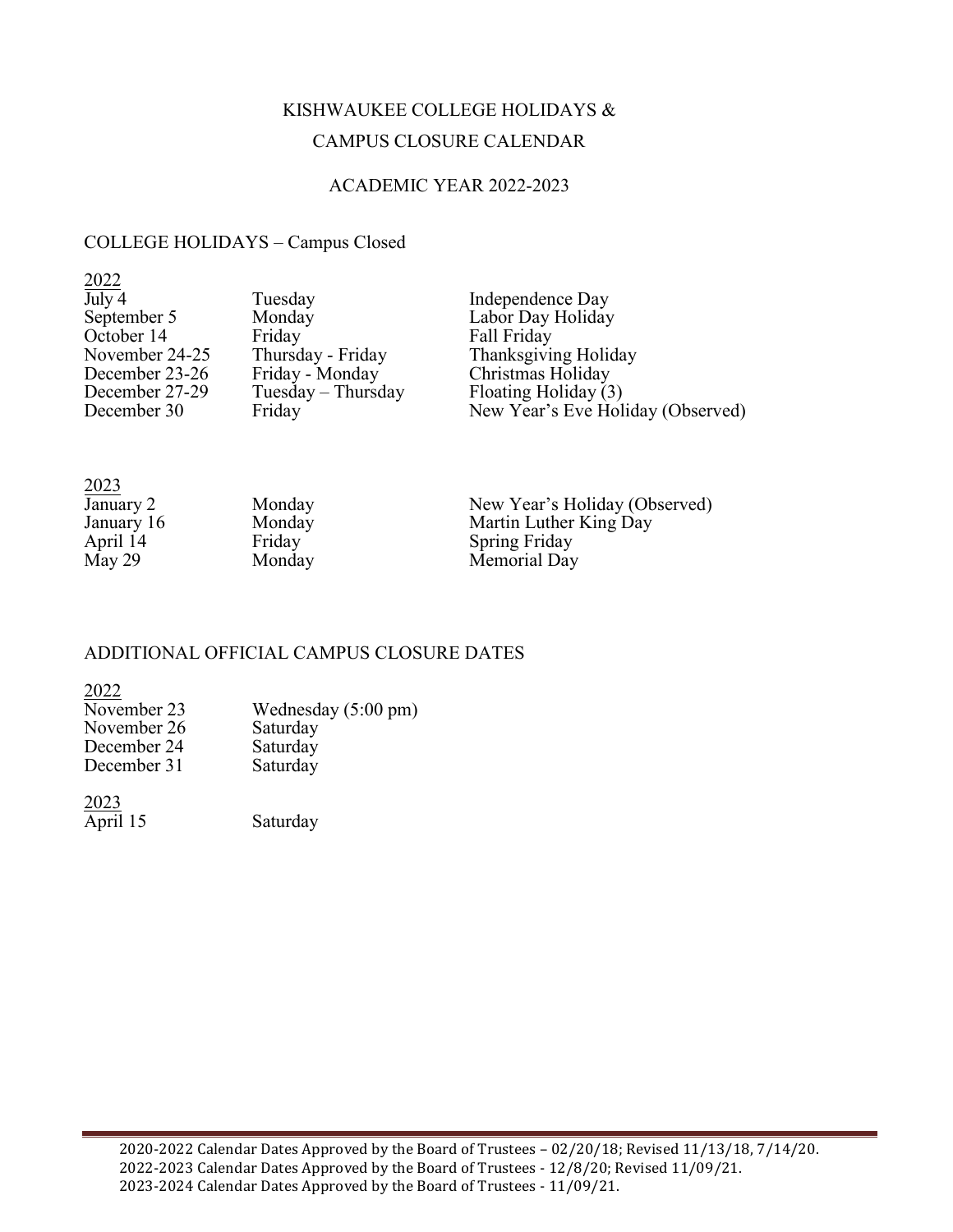#### KISHWAUKEE COLLEGE

Summer Term – 2023

| Tuesday  | May $30$ | Classes Begin                                |
|----------|----------|----------------------------------------------|
| Tuesday  | July 4   | Independence Day, No Classes, Offices Closed |
| Thursday | August 3 | End of Summer Term                           |
| Friday   | August 4 | Grades Due by Noon                           |
|          |          |                                              |

Fall Semester – 2023

| Wednesday-Friday  | <b>August 16-18</b> | Fall In-service                               |
|-------------------|---------------------|-----------------------------------------------|
| Monday            | August 21           | Classes Begin                                 |
| Monday            | September 4         | Labor Day Holiday, No Classes, Offices Closed |
| Friday            | October 13          | Fall Friday, No Classes, Offices Closed       |
| Wednesday         | November 22         | Campus closes at 5:00 p.m. for Thanksgiving   |
| Thursday-Saturday | November 23-25      | Thanksgiving Break, No Classes, Office Closed |
| Monday            | November 27         | Classes Resume                                |
| Saturday-Friday   | December 9-15       | <b>Final Examinations</b>                     |
| Friday            | December 15         | Last Day of Fall Semester                     |
| Saturday          | December 16         | Grades Due by Noon                            |
| Saturday          | December 16         | <b>Fall Commencement</b>                      |
|                   |                     |                                               |

Spring Semester – 2024

| Tuesday         | January 16         | Professional Development Day, No Classes        |
|-----------------|--------------------|-------------------------------------------------|
| Wednesday       | January 17         | Classes Begin                                   |
| Monday-Saturday | <b>March 18-23</b> | Spring Break – No Classes                       |
| Monday          | March 25           | Classes Resume                                  |
| Friday          | April 12           | Spring Friday, No Classes, Offices Closed Final |
| Saturday-Friday | May 11-17 May      | Examinations                                    |
| Friday          | 17                 | Last Day of Spring Semester                     |
| Saturday        | May $18$           | Grades Due by Noon                              |
| Saturday        | May 18             | Spring Commencement                             |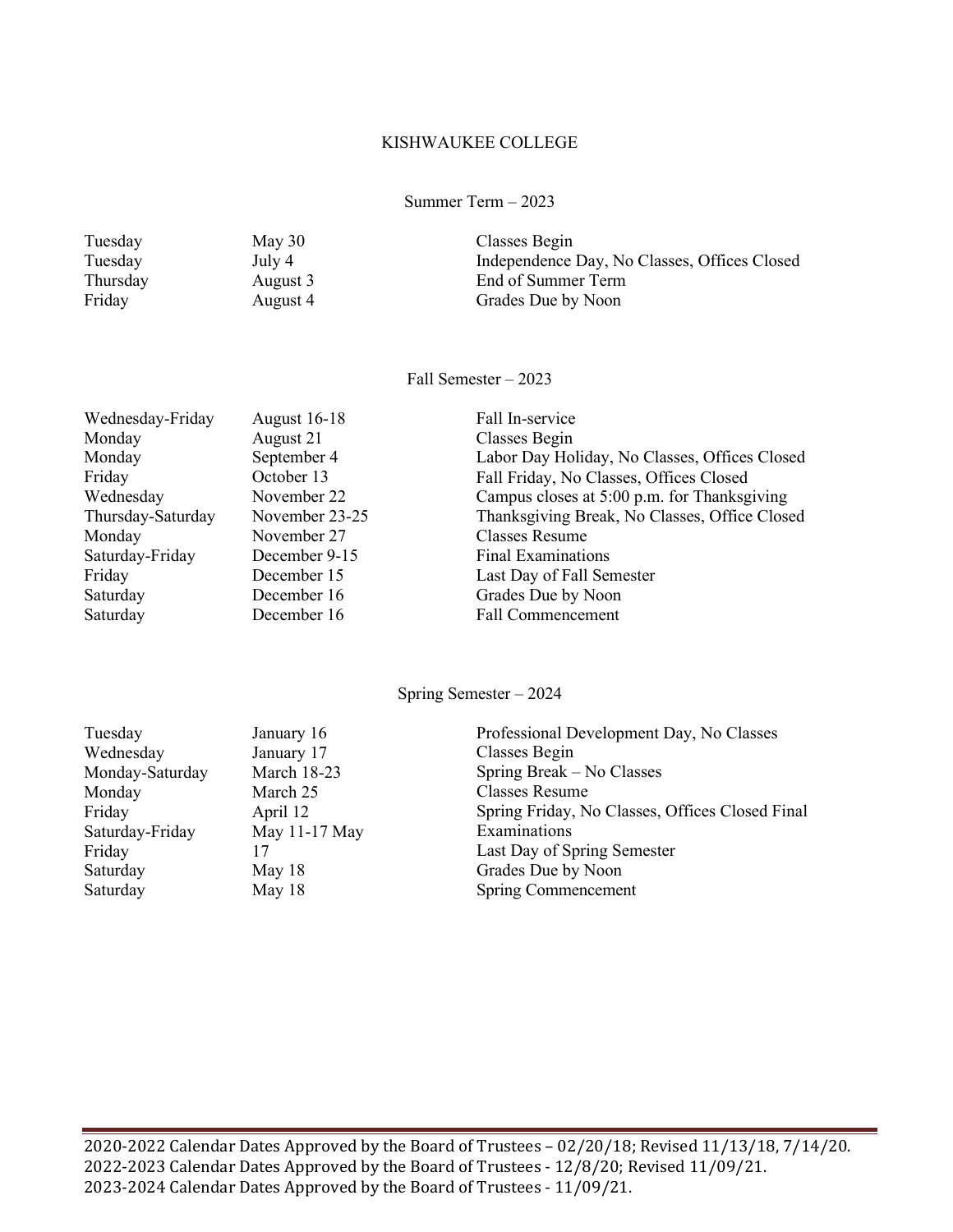# KISHWAUKEE COLLEGE HOLIDAYS & CAMPUS CLOSURE CALENDAR

### ACADEMIC YEAR 2023-2024

## COLLEGE HOLIDAYS – Campus Closed

| 2023               |                    |                      |
|--------------------|--------------------|----------------------|
| July 2             | Tuesday            | Independence Day     |
| September 4        | Monday             | Labor Day Holiday    |
| October 12         | Friday             | Fall Friday          |
| November $23 - 24$ | Thursday - Friday  | Thanksgiving Holiday |
| December 25        | Monday             | Christmas Holiday    |
| December 26        | Tuesday            | Christmas Holiday    |
| December 27-29     | Wednesday – Friday | Floating Holiday (3) |
|                    |                    |                      |

| 2024       |        |                        |
|------------|--------|------------------------|
| January 1  | Monday | New Year's Holiday     |
| January 15 | Monday | Martin Luther King Day |
| April 13   | Friday | <b>Spring Friday</b>   |
| May 27     | Monday | Memorial Day           |

### ADDITIONAL OFFICIAL CAMPUS CLOSURE DATES

#### 2023

| November 22 | Wednesday $(5:00 \text{ pm})$ |
|-------------|-------------------------------|
| November 25 | Saturday                      |
| December 30 | Saturday                      |

2024

April 13 Saturday